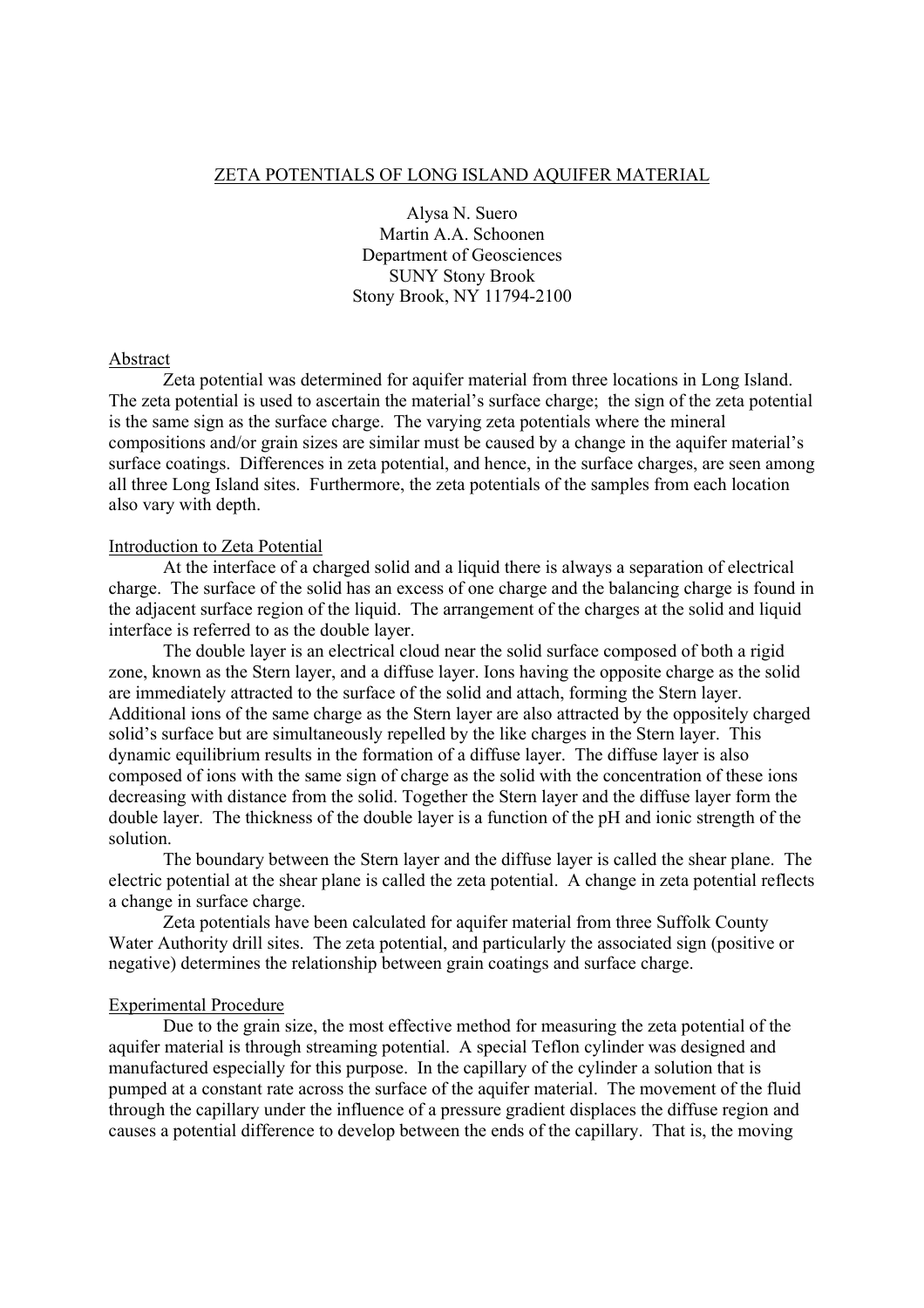liquid causes excess charges near the solid/liquid interface to be carried downstream. The downstream charge transport, or electrical current, causes a buildup of an electrical field. The buildup of the electrical field drives the current back against the direction of flow. This measured potential difference across the ends of the capillary is called the streaming potential. In these experiments the liquid is assumed to behave as a Newtonian fluid, where the liquid is moving sufficiently slowly to negate turbulence and other non-linear effects.



 The sample capillary within the Teflon cylinder is ten cm in length, with a diameter of one cm (figure 1). There are two silver chloride electrodes, also one cm in diameter, at each end of the capillary, used to measure electric potential. Also connected to the cylinder are a differential pressure meter and a conductivity meter.

There is only one mathematical equation used to calculate zeta potential:

$$
\zeta = (\ -V_s / \Delta P) (\mu \lambda / \epsilon_o \ \epsilon_T)
$$

 $\zeta$ = zeta potential (mV)  $V_s$ = streaming potential (mV) ∆P= differential pressure (Pa)  $\mu$ = viscosity (Pa s)  $\lambda$ = conductivity ( $\Omega$ <sup>-1</sup> m<sup>-1</sup>)  $\varepsilon_0$ = permittivity of a vacuum (Fm<sup>-1</sup>)  $\epsilon_T$ = relative permittivity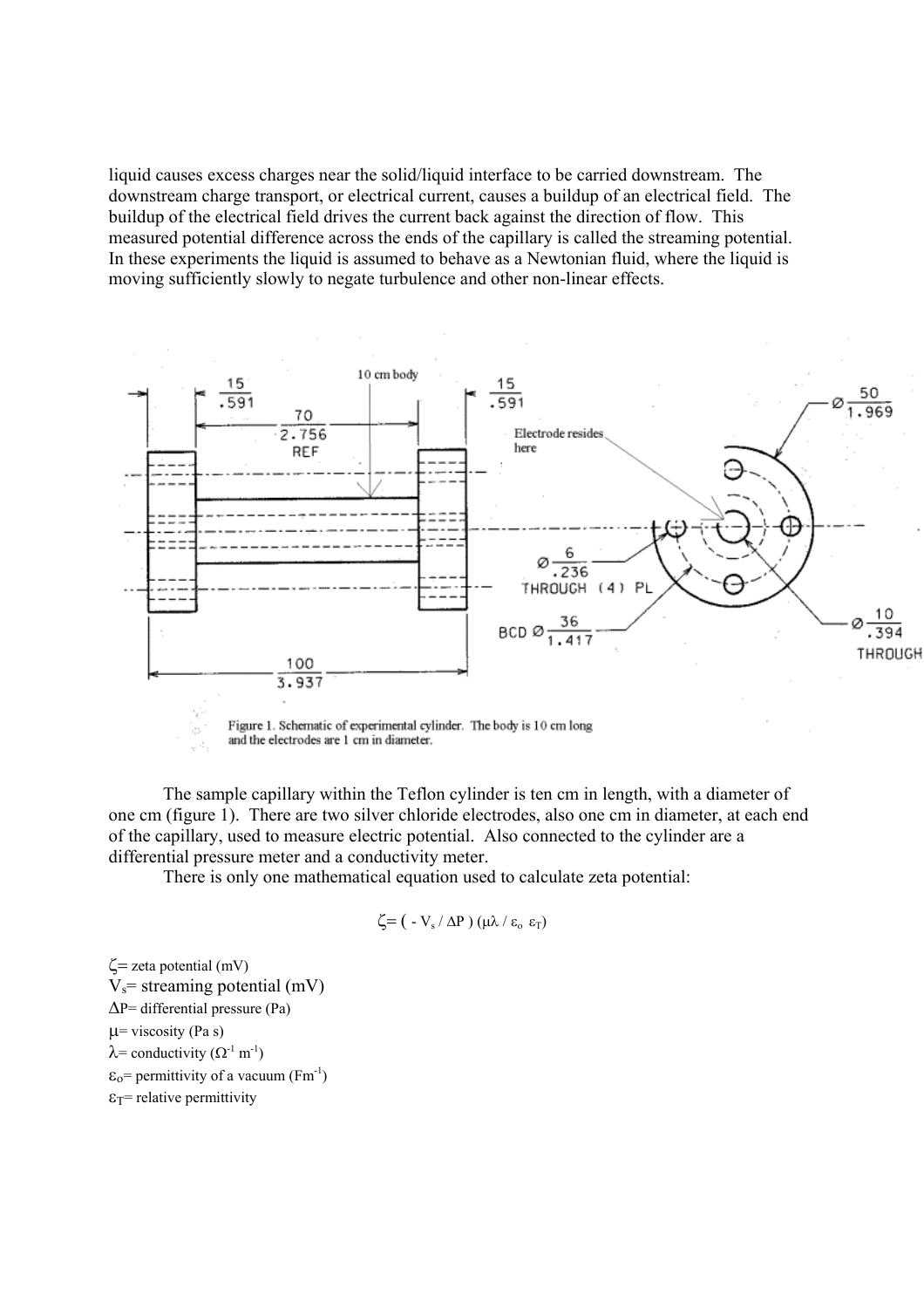To test the apparatus, the zeta potential of quartz was determined. Quartz has a known zero point of charge, or zpc, at approximately pH two to three. The zpc is the point at which the surface charge equals zero; hence, at the zpc the zeta potential also equals zero. As shown in figure 2, near pH three the zeta potential is very close to zero. It would be a fair estimation of a zpc for this quartz sample to cross the x-axis close to pH two. This result indicated that the experimental setup is functioning properly and further experiments can be performed.



Figure 2. The zpc of this quartz sample can be extrapolated to be near  $pH_3$ . This is an acceptable value for quartz grains.

## Long Island Aquifer Material

 Experimental aquifer material was obtained from three drillings conducted by the Suffolk County Water Authority: Farmingdale, Northport, and Shirley, Long Island.

## *Farmingdale, Long Island*

 Fourteen samples spanning 155 feet were analyzed for their zeta potentials (figure 3). The solution pumped through the cylinder was created to mimic the aquifer water in Long Island; a solution of 25 mg NaCl per liter of  $H_2O$ , which had a constant pH of 3.92 and conductivity of 56 uS/cm. All of the samples were medium to fine grained and all had a composition of greater than 90% quartz, with two exceptions. Ergo, since the samples have the same composition and size, the one factor to cause the marked difference in zeta potential per sample must be different surface charges caused by differing grain coatings.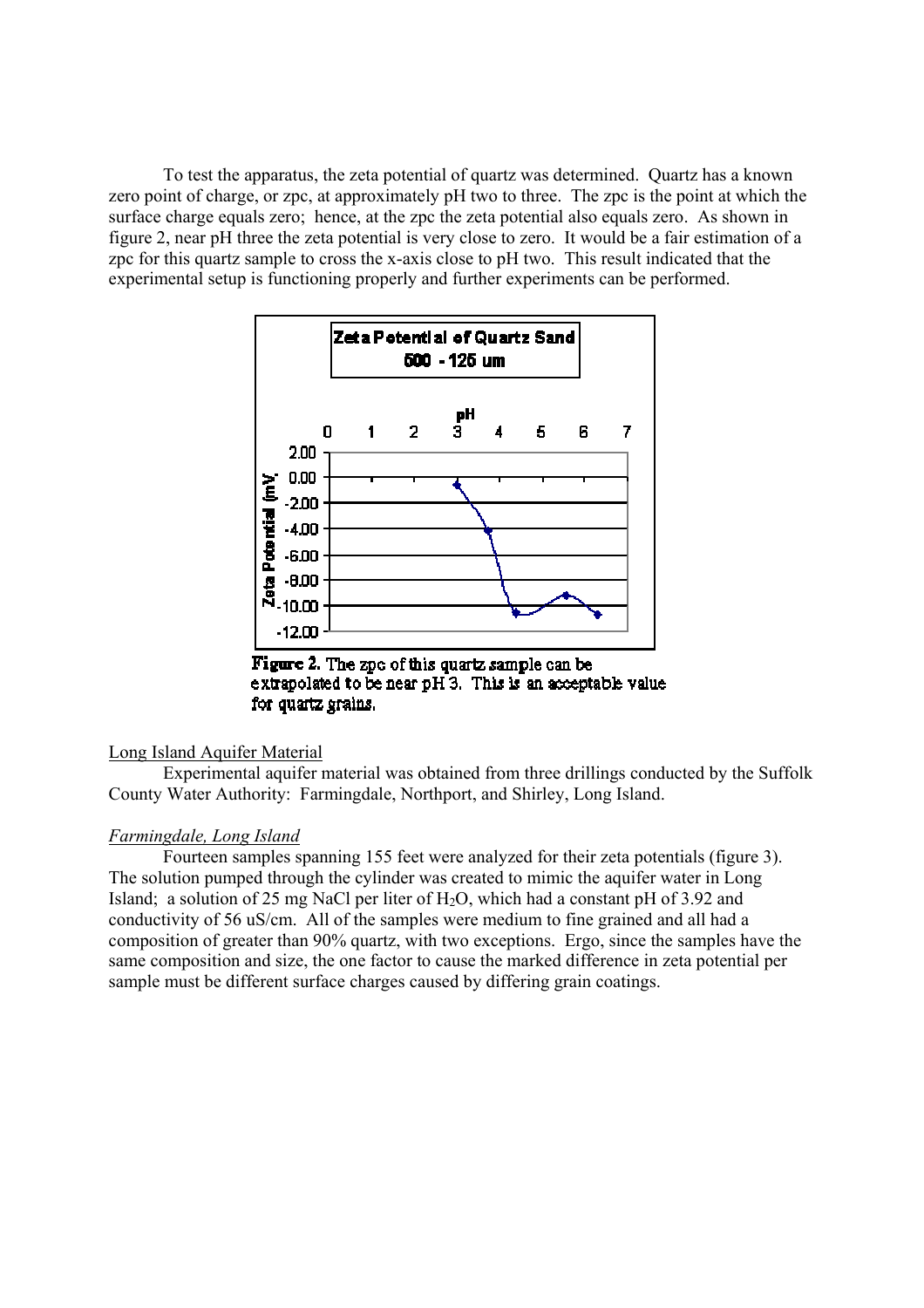

Figure 3. Zeta potentials of samples from Farmingdale, Long Island Samples extracted in 1963. Input solution is 25 mg NaCl per Liter H2O. Input conductivity is 56 uS/cm. All samples are medium to fine grained and greater than 90% quartz, with exceptions noted on graph.

## *Northport, Long Island*

 Eight samples spanning 180 feet were analyzed for their zeta potentials (figure 4). The solution pumped through the cylinder was created to mimic the aquifer water in Long Island; a solution of 25 mg NaCl per liter of H<sub>2</sub>O, which had a constant pH of 4.72 and conductivity of 56 uS/cm. The grain size of these samples varied greatly with depth. The zeta potentials tended to reflect a negative charge more often than a positive charge, though most of the zeta potentials were near zero. This could indicate that the aquifer material as a whole has a similar surface coating on all the grains at all depths.

### *Shirley, Long Island*

Nine samples spanning 100 feet were analyzed for their zeta potentials (figure 5). The solution pumped through the cylinder was created to mimic the aquifer water in Long Island; a solution of 25 mg NaCl per liter of H2O, which had a constant pH of 5.75 and conductivity of 74 uS/cm. Within each stratigraphic layer the zeta potentials remain fairly consistent, with the exception of the clay layer found between 470 ft and 500 ft. The large difference between the zeta potentials within this layer could either be caused by differing mineral compositions or to differing surface coatings on the grains. This is further supported by the measurements of the change in the pH and conductivity of the solution after it has come into contact with the aquifer materials. After being exposed to the samples, the conductivity increased from approximately 3 to 25 uS/cm, while the pH decreased for each sample from 0.5 to 2 pH units. The changes in these parameters must be caused by differing grain surface coatings.

#### Conclusion

 Aquifer material from three locations on Long Island were analyzed for their zeta potential, or surface charge. A solution to resemble the native Long Island aquifer water was